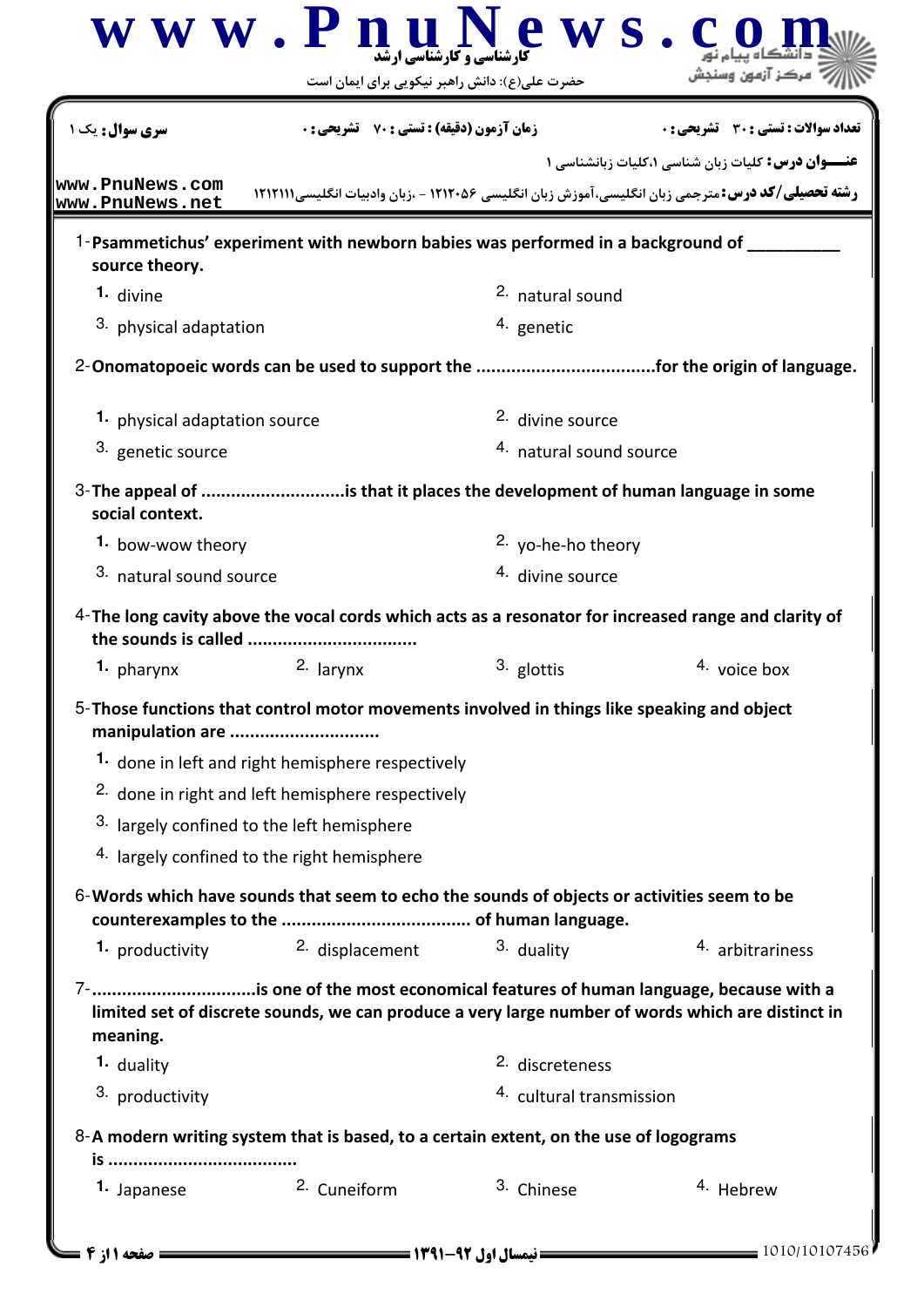|                                                                                         | www.Pnul<br>حضرت علی(ع): دانش راهبر نیکویی برای ایمان است      | ews.<br><b>.</b><br>کارشناسی و کارشناسی ا شد                                                             |                                                   |
|-----------------------------------------------------------------------------------------|----------------------------------------------------------------|----------------------------------------------------------------------------------------------------------|---------------------------------------------------|
| <b>سری سوال :</b> یک ۱                                                                  | <b>زمان آزمون (دقیقه) : تستی : 70 ٪ تشریحی: 0</b>              |                                                                                                          | تعداد سوالات : تستي : 30 - تشريحي : 0             |
| www.PnuNews.com<br>www.PnuNews.net                                                      |                                                                | <b>رشته تحصیلی/کد درس:</b> مترجمی زبان انگلیسی،آموزش زبان انگلیسی ۱۲۱۲۰۵۶ - ،زبان وادبیات انگلیسیI۲۱۲۱۱۱ | عنــوان درس: کلیات زبان شناسی ۱،کلیات زبانشناسی ۱ |
|                                                                                         |                                                                |                                                                                                          |                                                   |
| system used in Russia today.                                                            |                                                                |                                                                                                          |                                                   |
| <sup>1.</sup> Hebrew                                                                    | 2. Cyrillic                                                    | 3. Roman                                                                                                 | 4. English                                        |
|                                                                                         | 10-The study of how speech sounds are made is called           |                                                                                                          |                                                   |
| 1. articulatory phonetics                                                               |                                                                | 2. acoustic phonetics                                                                                    |                                                   |
| 3. auditory phonetics                                                                   |                                                                | 4. perceptual phonetics                                                                                  |                                                   |
|                                                                                         | 11-Which of the following sets consists entirely of bilabials? |                                                                                                          |                                                   |
| $1.$ [t,p,y]                                                                            | $2.$ [b,n,t]                                                   | $3.$ [m,n,b]                                                                                             | 4. $[p,m,w]$                                      |
|                                                                                         |                                                                |                                                                                                          |                                                   |
| 12-Which one is the correct description of [k] sound?<br>1. voiceless palatal fricative |                                                                | 2. voiced velar stop                                                                                     |                                                   |
| 3. voiceless velar stop                                                                 |                                                                | 4. voiceless palatal stop                                                                                |                                                   |
|                                                                                         |                                                                |                                                                                                          |                                                   |
| 1. palate                                                                               | 2. glottis                                                     | 3. velum                                                                                                 | 4. alveolar                                       |
|                                                                                         |                                                                |                                                                                                          |                                                   |
| through the very narrow opening.                                                        |                                                                |                                                                                                          |                                                   |
| $1.$ stops                                                                              | 2. affricates                                                  | 3. fricatives                                                                                            | 4. liquids                                        |
|                                                                                         |                                                                |                                                                                                          |                                                   |
| 1. liquids, stops and nasals                                                            |                                                                | 2. nasals, affricates and glides                                                                         |                                                   |
| 3. flaps, glides and fricatives                                                         |                                                                | <sup>4.</sup> liquids, nasals and glides                                                                 |                                                   |
| 16-Which one is NOT a minimal pair?                                                     |                                                                |                                                                                                          |                                                   |
| 1. get, goat                                                                            | <sup>2.</sup> sin, sane                                        | $3.$ pit, tip                                                                                            | <sup>4</sup> fit, fought                          |
|                                                                                         |                                                                |                                                                                                          |                                                   |
|                                                                                         |                                                                | 17-The word-formation process in which there is a direct translation of the elements of a word into      |                                                   |
| 1. calque                                                                               | 2. clipping                                                    | 3. blending                                                                                              | 4. hypocorism                                     |
|                                                                                         |                                                                | 18-In the sentence, "He is'nt in the group, he's just a wannabe", we see an example                      |                                                   |
|                                                                                         |                                                                |                                                                                                          |                                                   |
| 1. hypocorism                                                                           | 2. conversion                                                  | 3. back-formation                                                                                        | 4. acronym                                        |
|                                                                                         |                                                                |                                                                                                          |                                                   |
|                                                                                         | aspects of the grammatical function of a word.                 |                                                                                                          |                                                   |
| 1. allomorphs                                                                           |                                                                | 2. lexical morphemes                                                                                     |                                                   |
| <sup>3.</sup> derivational morphemes                                                    |                                                                | 4. inflectional morphemes                                                                                |                                                   |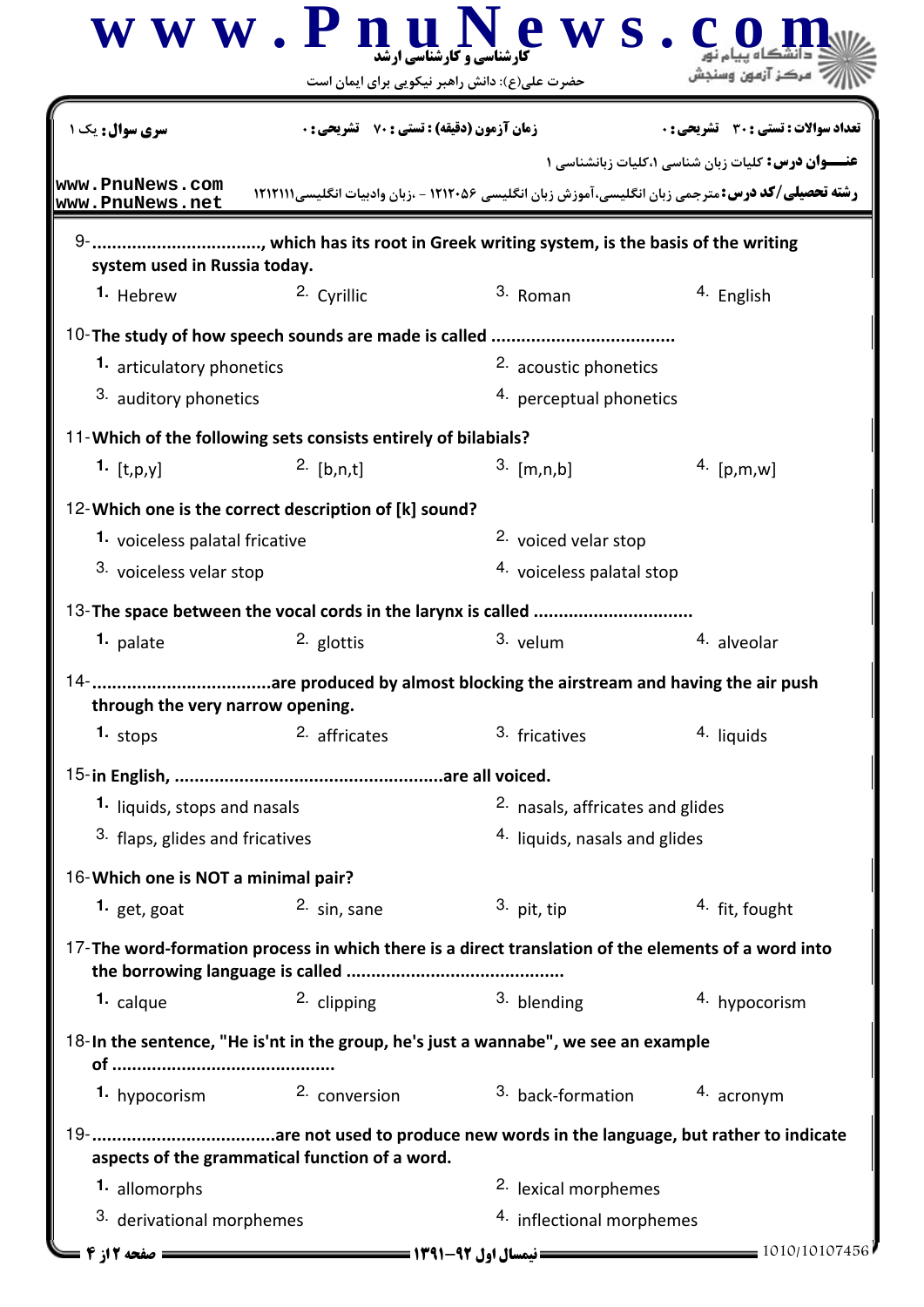|                                    | $\bf W \;\bf W \;\bf W$ . $\bf P \;\bf n$ ارشناسی و کار شناسی ارشد<br>حضرت علی(ع): دانش راهبر نیکویی برای ایمان است | ews.                            |                                                                                                                                                              |  |
|------------------------------------|---------------------------------------------------------------------------------------------------------------------|---------------------------------|--------------------------------------------------------------------------------------------------------------------------------------------------------------|--|
| <mark>سری سوال :</mark> یک ۱       | <b>زمان آزمون (دقیقه) : تستی : 70 ٪ تشریحی : 0</b>                                                                  |                                 | تعداد سوالات : تستي : 30 ٪ تشريحي : 0                                                                                                                        |  |
| www.PnuNews.com<br>www.PnuNews.net |                                                                                                                     |                                 | عنــوان درس: کلیات زبان شناسی ۱،کلیات زبانشناسی ۱<br><b>رشته تحصیلی/کد درس:</b> مترجمی زبان انگلیسی،آموزش زبان انگلیسی ۱۲۱۲۰۵۶ - ،زبان وادبیات انگلیسیI۲۱۱۱۱ |  |
|                                    | 20-The main concern of structural analysis in grammatical description is to investigate                             |                                 |                                                                                                                                                              |  |
| 1. meaning                         | <sup>2.</sup> part of speech                                                                                        | 3. distribution                 | 4. agreement                                                                                                                                                 |  |
| rules found in mathematics.        |                                                                                                                     |                                 |                                                                                                                                                              |  |
| 1. descriptive grammar             |                                                                                                                     | 2. generative grammar           |                                                                                                                                                              |  |
| 3. prescriptive grammar            |                                                                                                                     | 4. traditional grammar          |                                                                                                                                                              |  |
|                                    | 22-When a structure has two or more distinct underlying interpretations that have to be represented                 |                                 |                                                                                                                                                              |  |
| 1. generation                      |                                                                                                                     | 2. recursion                    |                                                                                                                                                              |  |
| 3. lexical ambiguity               |                                                                                                                     | 4. structural ambiguity         |                                                                                                                                                              |  |
|                                    | 23-The role of "that" as a complemetizer is to                                                                      |                                 |                                                                                                                                                              |  |
|                                    | 2. end a complement phrase<br>1. introduce a complement phrase                                                      |                                 |                                                                                                                                                              |  |
| 3. refer to somebody or something  |                                                                                                                     | 4. insert lexical elements      |                                                                                                                                                              |  |
| phrases and sentences.             |                                                                                                                     |                                 |                                                                                                                                                              |  |
| 1. pragmatics                      |                                                                                                                     | 2. discourse analysis           |                                                                                                                                                              |  |
| 3. linguistic semantics            |                                                                                                                     | <sup>4.</sup> lexical semantics |                                                                                                                                                              |  |
| the literal use of a word.         |                                                                                                                     |                                 |                                                                                                                                                              |  |
| 1. associate meaning               |                                                                                                                     | 2. conceptual meaning           |                                                                                                                                                              |  |
| 3. prototype                       |                                                                                                                     | 4. case theory                  |                                                                                                                                                              |  |
| described.                         |                                                                                                                     |                                 |                                                                                                                                                              |  |
| 1. theme                           | 2. agent                                                                                                            | 3. experiencer                  | 4. instrument                                                                                                                                                |  |
| "Mary saw a fly on the wall"       | 27-What are the semantic roles observed in the following sentene in the order of their appearence?                  |                                 |                                                                                                                                                              |  |
| 1. agent, theme, location          |                                                                                                                     | 2. experiencer, theme, location |                                                                                                                                                              |  |
| 3. experiencer, goal, source       |                                                                                                                     | 4. agent, theme                 |                                                                                                                                                              |  |
|                                    |                                                                                                                     |                                 |                                                                                                                                                              |  |